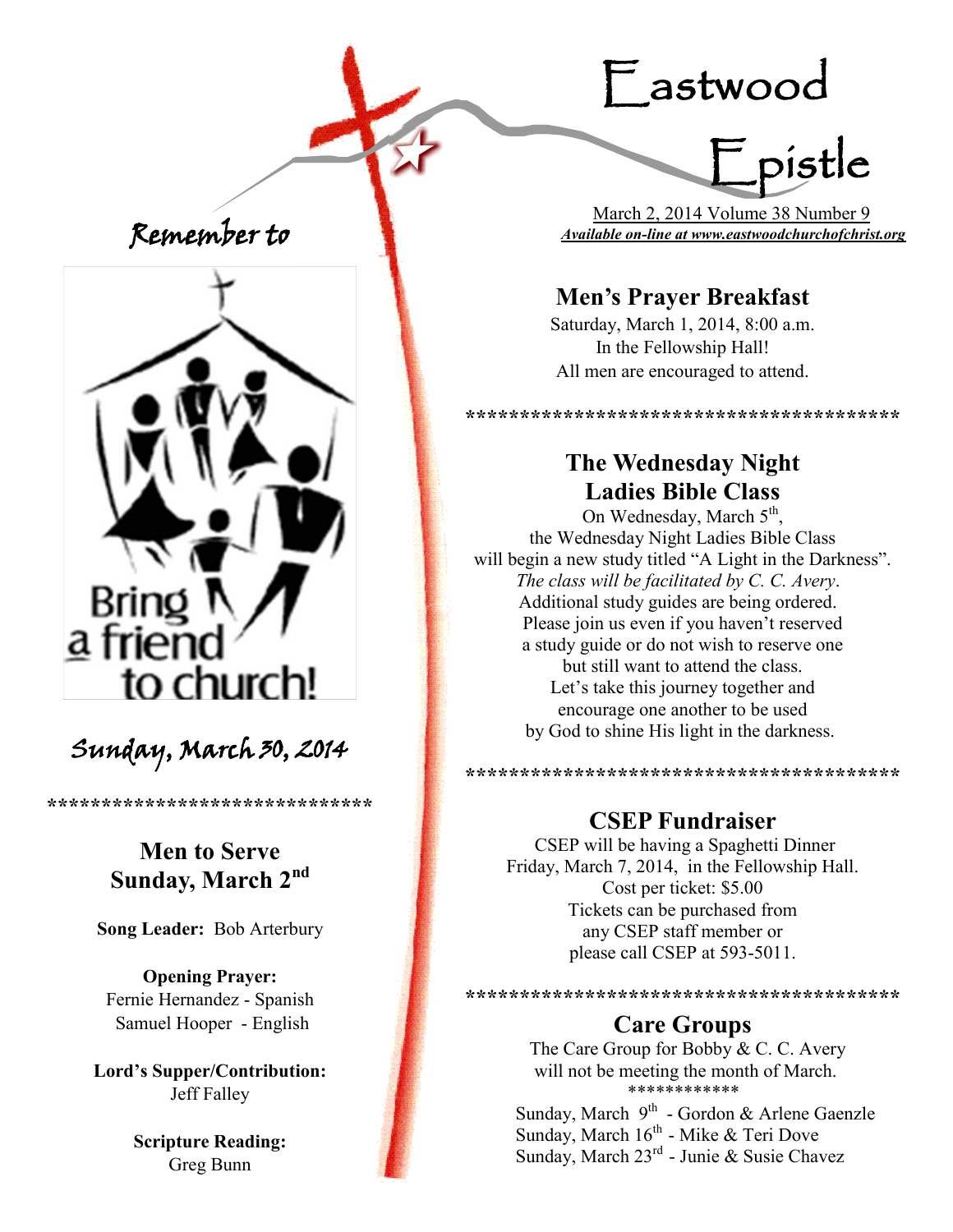## *Together*

**Forgiveness is not what we do for others; it's what we do for ourselves so we can get well and move on**.

Christians are taught to forgive those who sin against us. We know forgiveness from the receiving end, it is the giving of forgiveness that gives us a challenge. Forgiving others does not mean they are given free rein to continue to sin. As the quote at the beginning says, forgiveness frees us to not be controlled with anger, hurt or revenge. We can move on, get on with the business of Christian living.

Have you ever attempted to push a car or a wheel barrel only to find a chock or rock preventing you? By comparison, it is considerably small, but it stops you from moving. This is what unforgiveness does to disciples, it stalls our spiritual growth.

Our failure to forgive prevents us from being vulnerable, which means we become fearful of doing good for, it leaves us open to being hurt. When our concern shifts to protecting ourselves, we are suspicious of others and become distrustful.

Feelings that one might express of "I'll never love again" or "never trust again" or "never...." are frequently the result of our not forgiving. We are unable to climb the mountain before us because there is a small rock in the way. The wedge is our unforgiveness.

Disciples refuse to serve in the church family because they were hurt by one, who may have meant well, but still hurt with their words. This relatively small event in life is going to stop you or me from serving? If I cannot forgive, then I am allowing a lesser person to limit my service. *Charles M Clodfelter*

*Sunday Guests who registered - 13 Did you speak with them?*

**www.eastwoodchurchofchrist.org**

|                         | <b>Schedule of Services</b>                        |                    |  |
|-------------------------|----------------------------------------------------|--------------------|--|
| Sunday                  | Tuesdav                                            | Wednesday          |  |
| Bible Class - 9:00 A.M. | Ladies Bible Class                                 | <b>Bible Study</b> |  |
| Worship - 10:00 A.M.    | $10:00$ A.M.                                       | 7:00 P. M.         |  |
|                         | <b>Area TV Programs</b>                            |                    |  |
|                         |                                                    |                    |  |
|                         | Fridays: 7:00 P.M. Channel #38 (Cable Channel #16) |                    |  |

Sundays: 5:00 A.M. Inspiration Channel (Channel #364 Direct TV)

### **Thank You**

#### Dear Eastwood church of Christ,

We are so thankful for the help you provided by lending us the tables. We both know we are blessed to have so many supportive people standing by to help. Thank you all for every thing! Love, Arielle Prieto & Dustin Blalock

## **What Time Is It? Seminar**

This free seminar is hosted by Westside Church of Christ, 100 Crestmont, El Paso, TX, February 28<sup>th</sup> - March 2<sup>nd</sup> Speaker Rod Blair returns for another presentation on Biblical Archaeology, science and history. Please join us at Westside Church of Christ on Friday, February  $28<sup>th</sup>$  at 6:00 p.m. for the first of Mr. Blair's talks and will continue on Saturday morning, March 1st at 10:30 a.m., to conclude Sunday, March  $2<sup>nd</sup>$ , at 6:00 p.m. For more details please contact the Westside Church Office, at 584-9475 (Poster with schedule is on the bulletin board at the back of the auditorium).

### **Wedding Invitation**

Armando & Brenda Prieto, request the honor of your presence at the marriage of their daughter,

 Arielle Prieto to Dustin Blalock Saturday, April 5, 2014 Twisted Ranch 7345 Farm to Market 243 Oatmeal, TX 78605



Please respond by Saturday, March 8, 2014. For more details, please visit website: www.dustinandarielle.com Arielle Prieto is Gordon & Arlene Gaenzle's granddaughter!



Oscar & Gwendelyn Gale ddress  $14505$  Holly Springs Avenue<br>Change  $\frac{14505}{10000}$  TV, 70020 El Paso, TX 79938

**Sunday, March 2, 2014 Speaker** - Charles Clodfelter **Sermon Topic** - *Get back to God's Truth*  **Scripture** - John 1:1, 14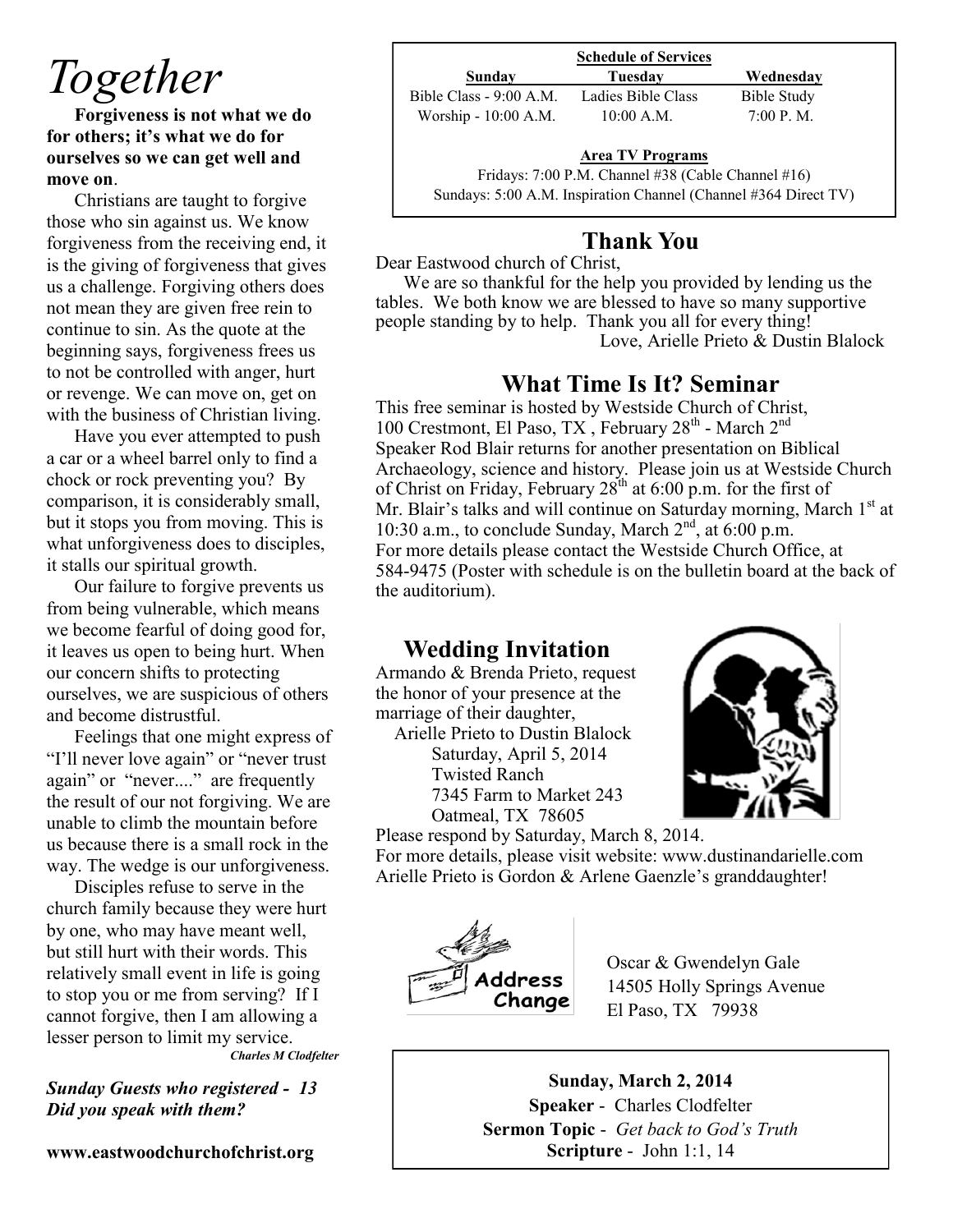

The of the wonders of life is a new born baby and the amazing process that occurs during their development. How much change occurs from one week to another is unbelievable. That same amazing process, occurs when someone co ne of the wonders of life is a new born baby and the amazing process that occurs during their development. How much change occurs from one week to another is unbelievable. That same amazing process, The development that occurs is an amazing process. How someone like the Apostle Paul, could so drastically change is amazing, but there had to be a

new birth.

The reason I am saying all of this is because we know a couple or a family that made an amazing change in their life all because of a new birth. The couple is Julio and Carmen Gomez. They will be with us Sunday, March  $2<sup>nd</sup>$ . Julio will be bringing the lesson at 9:00 a.m. He will also be bringing the message at the Northeast church. We are excited to see Julio and Carmen, a couple that has been greatly used by God in the Dallas area. Come and join us in greeting Julio and Carmen, and at the same time to enjoy the lesson. We'll be waiting for you! Paul

 $\mathcal{L}_\mathcal{L} = \mathcal{L}_\mathcal{L} = \mathcal{L}_\mathcal{L} = \mathcal{L}_\mathcal{L} = \mathcal{L}_\mathcal{L} = \mathcal{L}_\mathcal{L} = \mathcal{L}_\mathcal{L} = \mathcal{L}_\mathcal{L} = \mathcal{L}_\mathcal{L} = \mathcal{L}_\mathcal{L} = \mathcal{L}_\mathcal{L} = \mathcal{L}_\mathcal{L} = \mathcal{L}_\mathcal{L} = \mathcal{L}_\mathcal{L} = \mathcal{L}_\mathcal{L} = \mathcal{L}_\mathcal{L} = \mathcal{L}_\mathcal{L}$ 





March 2 - Jeff Riggs March 5 - Carla Raines March 8 - Sergio Hogg





### **Ladies Day**

Hosted by the ladies of the Las Cruces Church of Christ, Theme: "Treasures for the King", Matthew 2:11b Date: Saturday, March 15, 2014 Time: 10:00 a.m. - 2:30 p.m. Location: Las Cruces Church of Christ 2025 N. Valley Drive Las Cruces, NM 88007 Speaker: Lougenia Mitchell Special Music by: The Las Cruces Women Singers Note: Lunch will be provided and Daycare will be provided. We pray that each of you will mark your calendar to come share in a day of Christian Women Fellowship. For further information, please contact Sherry Owens, 575-650-0682.

## **Items Needed**

A student in our Hispanic Ladies Bible Class is in need of a bed and dresser. If you can donate any one or both of these items, please contact Yolanda Garcia at 915-922-7293.

#### **New Mexico Christian Children's Home Needs Drive**

New Mexico Christian Children's Home in Portales, NM, is requesting freezer bags (any size). Their truck should arrive, Thursday, May 1<sup>st</sup>. There will be a box labeled "NM Christian Children Home Need Drive" in the foyer to place the freezer bag boxes. If you prefer to make a monetary donation, please make checks payable to New Mexico Christian Children's Home and turn them in to the church office. Monetary donations can be used to purchase, in bulk, from the Food Bank or grocery warehouse.

#### **Children's Home of Lubbock "Big Heart Campaign**

is requesting boys' pajamas, sizes 4-12. Every pajama donated helps their children! The pajamas can be placed in the box labeled "Children's Home of Lubbock" in the back of the auditorium. They will be collected by Thursday, May 22, 2014. If you prefer to make a monetary donation, please make checks payable to Children's Home of Lubbock and turn them in to the church office. For more details, please visit Websites: eric.childrenshome@gmail.com or www.childshome.org